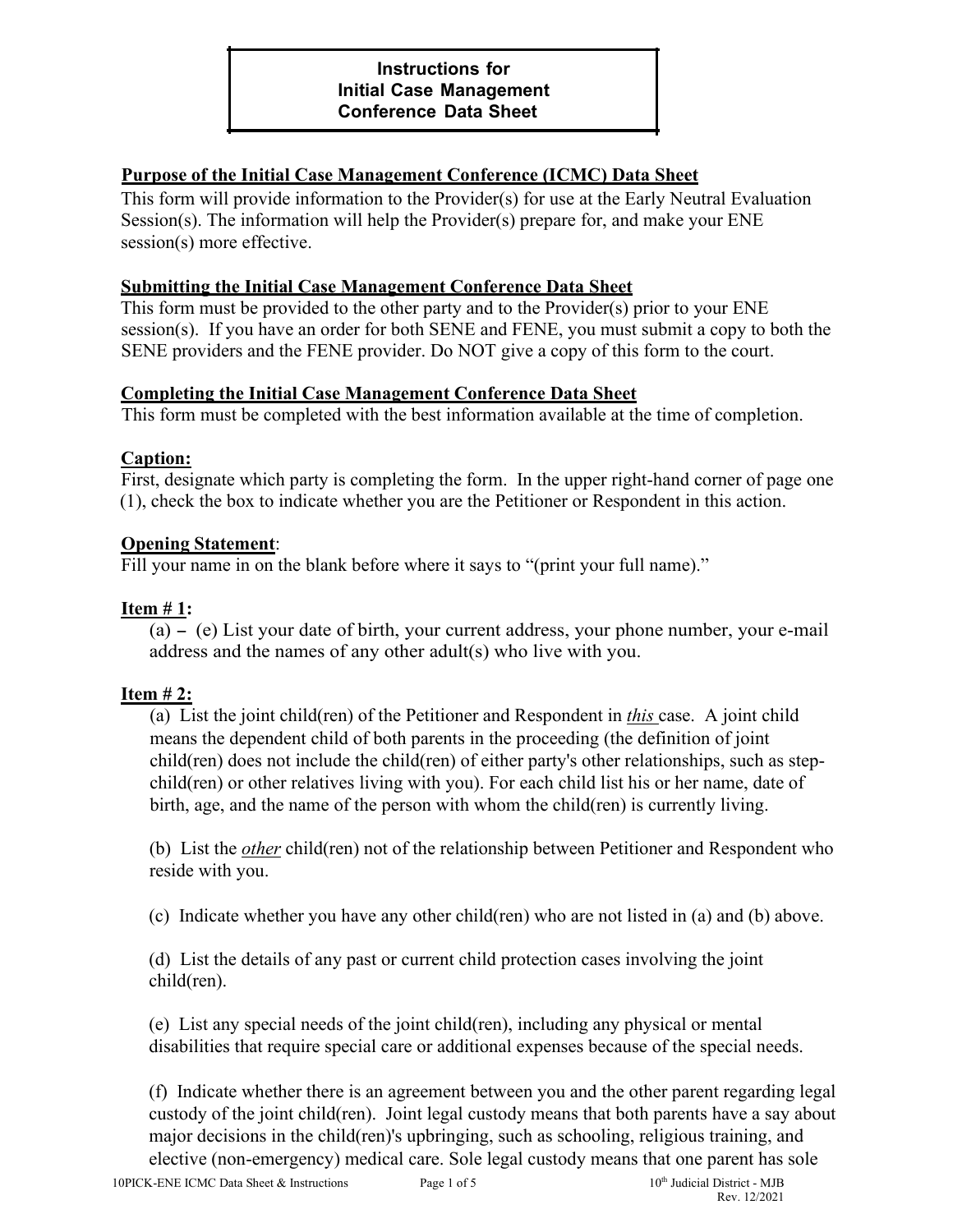authority to make major decisions regarding the child(ren)'s upbringing. Legal custody does not have anything to do with where the child(ren) live(s).

(g) Indicate whether there is an agreement between you and the other parent regarding physical custody of the child(ren). Physical custody describes where the child(ren) live(s).

(h) Indicate whether there is an agreement between you and the other parent regarding the future parenting time (visitation) arrangements and list the details of the agreement.

(i) List the current parenting time (visitation) arrangements the non-custodial parent has with the child(ren).

## **Item # 3:**

(a) Explain the current agreement, if any, between you and the other parent regarding financial support, including spousal maintenance and child support, etc.

(b) List the employer name and employer address for you and the other parent, if known.

(c) List your current gross monthly income and the source(s) of your income.

(d) List the length of time you have been employed at your current job(s).

(e) Indicate whether there is an agreement regarding the division of property (assets and debts) and, if so, state the agreement.

(f) Indicate which forms of public assistance you currently receive, if any.

(g) If you are receiving public assistance, indicate whether you served the County with a copy of your dissolution or custody documents.

# **Item # 4:**

(a) Indicate whether there is a current court order that prohibits contact between you and the other party. For example, a Harassment Restraining Order (HRO), Order for Protection (OFP), Domestic Abuse No Contact Order (DANCO), or other court order. If there is an existing court order prohibiting contact with the other party, you must attach a copy of the order(s).

(b)Indicate whether you have ever been or are now afraid of your spouse.

# **Item # 5:**

Do not attach original documents, only copies.

# **Sign and date the form on page three (3), and also print your name.**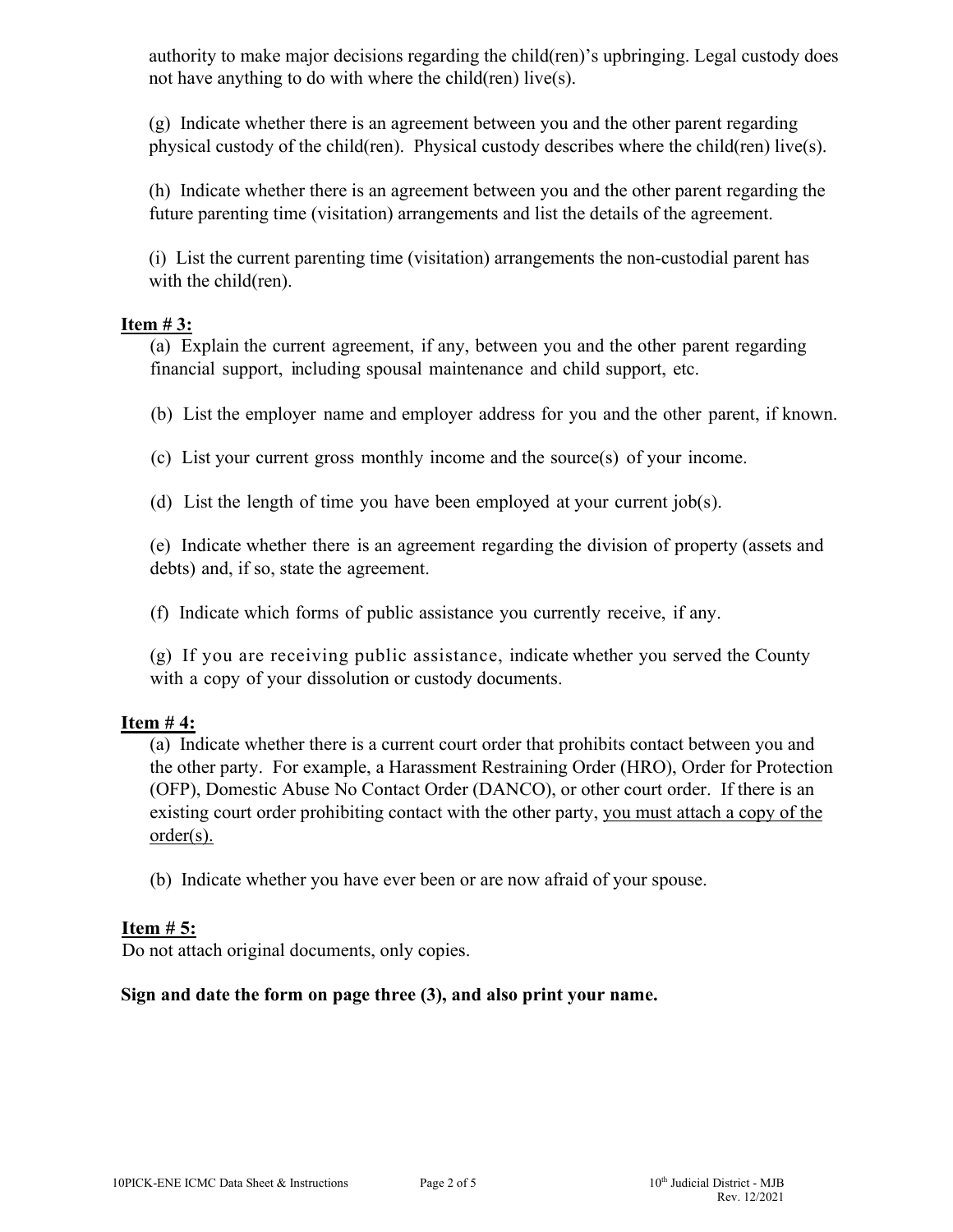#### INITIAL CASE MANAGEMENT CONFERENCE DATA SHEET

In Re the Marriage of:

 $\Box$  Petitioner's  $\Box$  Respondent's

Petitioner,

\_\_\_\_\_\_\_\_\_\_\_\_\_\_\_\_\_\_\_\_\_\_\_\_\_\_\_\_\_\_,

and

\_\_\_\_\_\_\_\_\_\_\_\_\_\_\_\_\_\_\_\_\_\_\_\_\_\_\_\_\_\_, Respondent.

**THIS FORM MUST BE COMPLETED WITH THE BEST INFORMATION AVAILABLE AT THE TIME OF COMPLETION, AND SUBMITTED TO THE ENE PROVIDERS AND THE OTHER PARTY PRIOR TO THE ENE. DO NOT GIVE THIS FORM TO, OR FILE IT WITH, THE COURT.**

\*This information will be used solely for the purposes of Initial Case Management Conference or Early Neutral Evaluation.

I, the information (print your full name), state that the information contained in this document is true and correct to the best of my knowledge.

#### 1. **BACKGROUND INFORMATION**

- a) Your date of birth:
- b) Your current address:
- c) Your current phone number\_\_\_\_\_\_\_\_\_\_\_\_\_\_\_\_\_\_\_\_\_\_\_\_\_\_\_\_\_\_\_\_\_\_\_\_\_\_\_\_\_\_\_\_\_\_
- d) Your current e-mail address\_\_\_\_\_\_\_\_\_\_\_\_\_\_\_\_\_\_\_\_\_\_\_\_\_\_\_\_\_\_\_\_\_\_\_\_\_\_\_\_\_\_\_\_\_\_
- e) Name any other adults who live with you:

#### 2. **INFORMATION REGARDING THE CHILD(REN)**

a) List the names, birth dates, and ages of the minor child(ren) of this relationship:

| Child's Name | Date of Birth | Age | With whom does the child live? |
|--------------|---------------|-----|--------------------------------|
|              |               |     |                                |
|              |               |     |                                |
|              |               |     |                                |
|              |               |     |                                |
|              |               |     |                                |

b) List the names, birth dates, and ages of *other* minor child(ren) residing with you:

| Child's Name | Date of Birth | Age | Your relationship to the child? |
|--------------|---------------|-----|---------------------------------|
|              |               |     |                                 |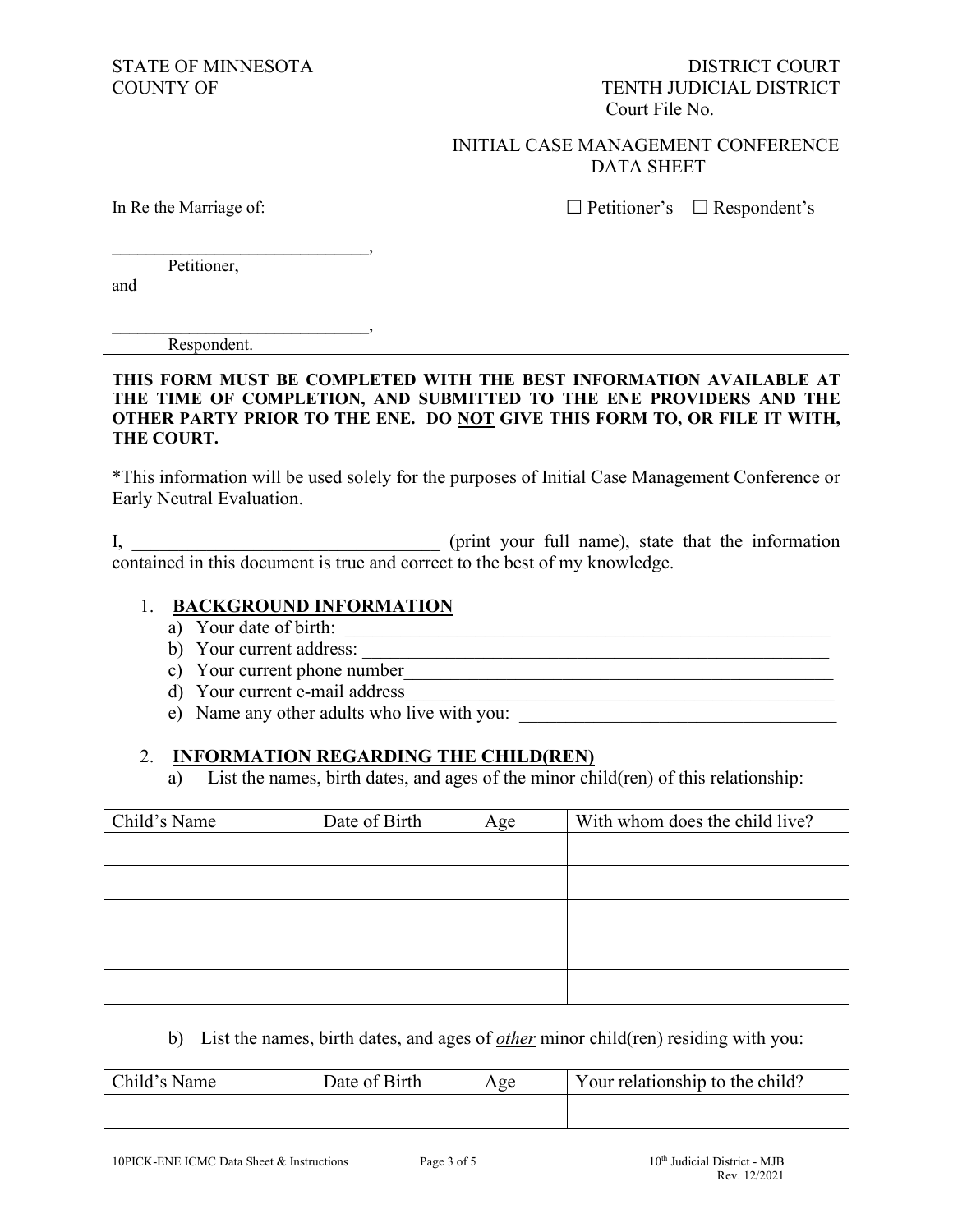|            | c) Do you have any other child (ren) not included above?<br>Yes No<br>d) Have any of the children of this relationship been the subject of a child protection<br>case? Yes No<br>If yes, which child(ren)?<br>When? $\blacksquare$<br>Where? |                                               |  |                                                                                                                                                                    |  |
|------------|----------------------------------------------------------------------------------------------------------------------------------------------------------------------------------------------------------------------------------------------|-----------------------------------------------|--|--------------------------------------------------------------------------------------------------------------------------------------------------------------------|--|
|            |                                                                                                                                                                                                                                              |                                               |  |                                                                                                                                                                    |  |
|            |                                                                                                                                                                                                                                              |                                               |  | e) Do any of the children of this relationship have special needs? Yes<br>No                                                                                       |  |
| f          |                                                                                                                                                                                                                                              |                                               |  | Is there an agreement regarding legal custody of the child(ren)? Yes_<br>No No<br>If yes, what is the legal custody agreement? ___________________________________ |  |
|            | Yes No                                                                                                                                                                                                                                       |                                               |  | g) Is there an agreement regarding physical custody of the joint child(ren)?<br>If yes, what is the physical custody agreement?                                    |  |
|            | Yes<br>N <sub>o</sub>                                                                                                                                                                                                                        | If yes, what is the parenting time agreement? |  | h) Is there an agreement regarding parenting time for the joint child (ren)?                                                                                       |  |
| $\ddot{1}$ |                                                                                                                                                                                                                                              |                                               |  | What are the current parenting time arrangements for the joint child(ren)?                                                                                         |  |
| 3.         | <b>INFORMATION REGARDING FINANCES</b><br>a) Is there an agreement regarding financial support (spousal maintenance/child<br>support? Yes No<br>If yes, what is the agreement?                                                                |                                               |  |                                                                                                                                                                    |  |
|            |                                                                                                                                                                                                                                              | b) Petitioner's Employer and Address:         |  | Respondent's Employer and Address:                                                                                                                                 |  |
|            | 10PICK-ENE ICMC Data Sheet & Instructions                                                                                                                                                                                                    | Page 4 of 5                                   |  | 10 <sup>th</sup> Judicial District - MJB                                                                                                                           |  |